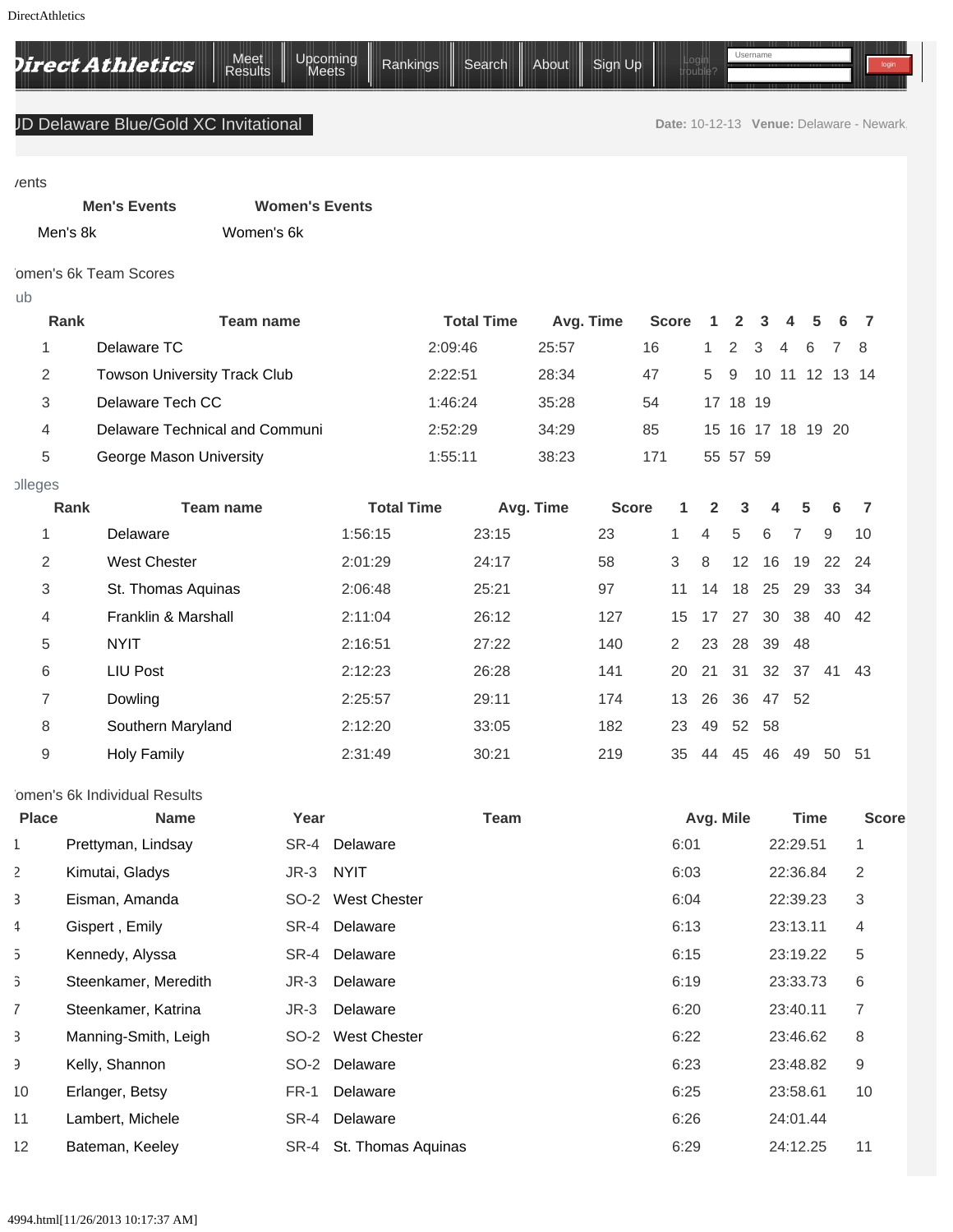| 13              | Daly, Nicole         | $JR-3$    | Delaware                 | 6:31 | 24:18.43 |    |
|-----------------|----------------------|-----------|--------------------------|------|----------|----|
| 14              | Drake, Mallory       | FR-1      | <b>West Chester</b>      | 6:32 | 24:24.67 | 12 |
| 15              | Liguori, Alyssa      | SR-4      | Dowling                  | 6:35 | 24:34.66 | 13 |
| 16              | Jaskot, Meagan       | SO-2      | St. Thomas Aquinas       | 6:38 | 24:44.17 | 14 |
| 17              | Olsen, Jessica       | SR-4      | Delaware                 | 6:39 | 24:48.51 |    |
| 18              | Mazzo, Melissa       | $JR-3$    | Delaware                 | 6:39 | 24:49.98 |    |
| 19              | Lee, Rachel          |           | Delaware TC              | 6:39 | 24:51.11 | 1  |
| 20              | Talley, Melissa      | FR-1      | Delaware                 | 6:40 | 24:53.82 |    |
| 21              | Foulke, Kellye       | SR-4      | Delaware                 | 6:41 | 24:55.67 |    |
| 22              | Reed, Mallory        |           | SO-2 Franklin & Marshall | 6:42 | 24:59.93 | 15 |
| 23              | Clinton, Elizabeth   |           | Delaware TC              | 6:45 | 25:11.61 | 2  |
| 24              | Boyer, Brittany      | $JR-3$    | <b>West Chester</b>      | 6:45 | 25:12.68 | 16 |
| 25              | Zielinski, Julia     |           | SO-2 Franklin & Marshall | 6:46 | 25:14.44 | 17 |
| 26              | Petruny, Morgan      | SO-2      | Delaware                 | 6:46 | 25:16.96 |    |
| 27              | Sloezen, Gabriela    | SO-2      | St. Thomas Aquinas       | 6:47 | 25:18.25 | 18 |
| 28              | Weinberger, Rachel   | SO-2      | Delaware                 | 6:49 | 25:25.48 |    |
| 29              | Siglin, Allison      | FR-1      | <b>West Chester</b>      | 6:49 | 25:26.33 | 19 |
| 30 <sup>°</sup> | Reilly, Samantha     | $JR-3$    | Delaware                 | 6:49 | 25:27.36 |    |
| 31              | Gessler, Rebecca     | FR-1      | Delaware                 | 6:49 | 25:27.92 |    |
| 32              | Stirling, Elizabeth  | SO-2      | <b>LIU Post</b>          | 6:50 | 25:30.27 | 20 |
| 33              | McLaughlin, Jennifer | SR-4      | <b>LIU Post</b>          | 6:50 | 25:30.56 | 21 |
| 34              | Addonizio, Erica     | SR-4      | Delaware                 | 6:53 | 25:40.40 |    |
| 35              | Berberich, Megan     | $JR-3$    | <b>West Chester</b>      | 6:54 | 25:47.28 | 22 |
| 36              | Clark, jacqueline    | <b>FR</b> | Southern Maryland        | 6:57 | 25:58.03 | 23 |
| 37              | Boehmer, Katie       | SR-4      | <b>NYIT</b>              | 6:58 | 26:01.89 | 23 |
| 38              | Rittman, Nicole      | SR-4      | Delaware                 | 6:59 | 26:04.73 |    |
| 39              | Clark, Kaitlin       | FR-1      | <b>West Chester</b>      | 7:00 | 26:07.19 | 24 |
| 40              | Ventarola, Meaghan   | FR-1      | St. Thomas Aquinas       | 7:00 | 26:09.04 | 25 |
| 41              | Schoeps, Marisa      | $JR-3$    | Dowling                  | 7:01 | 26:11.74 | 26 |
| 42              | Ables, Deena         |           | Delaware TC              | 7:02 | 26:15.06 | 3  |
| 43              | Hilfrank, Kimberly   | $JR-3$    | Franklin & Marshall      | 7:04 | 26:23.47 | 27 |
| 44              | Dorso, Gina          | SO-2      | <b>NYIT</b>              | 7:04 | 26:23.78 | 28 |
| 45              | Khatib, Jumana       | FR-1      | St. Thomas Aquinas       | 7:04 | 26:24.54 | 29 |
| 46              | hanna, bridget       |           | Delaware TC              | 7:04 | 26:24.81 | 4  |
| 47              | Love, Jessica        | $JR-3$    | Franklin & Marshall      | 7:06 | 26:30.94 | 30 |
| 48              | Kelly, Mara          | SO-2      | <b>West Chester</b>      | 7:09 | 26:41.47 |    |
| 49              | Alexa, Montegari     | $JR-3$    | <b>LIU Post</b>          | 7:09 | 26:42.63 | 31 |
| 50              | Price, Angelica      | SR-4      | <b>LIU Post</b>          | 7:10 | 26:47.07 | 32 |
| 51              | Pyper, Alexandra     | FR-1      | Delaware                 | 7:11 | 26:49.26 |    |
| 52              | Deinart, Katie       | <b>FR</b> | <b>UNA</b>               | 7:11 | 26:49.56 | 5  |
| 53              | Fortoul, Rebecca     | SO-2      | St. Thomas Aquinas       | 7:13 | 26:56.57 | 33 |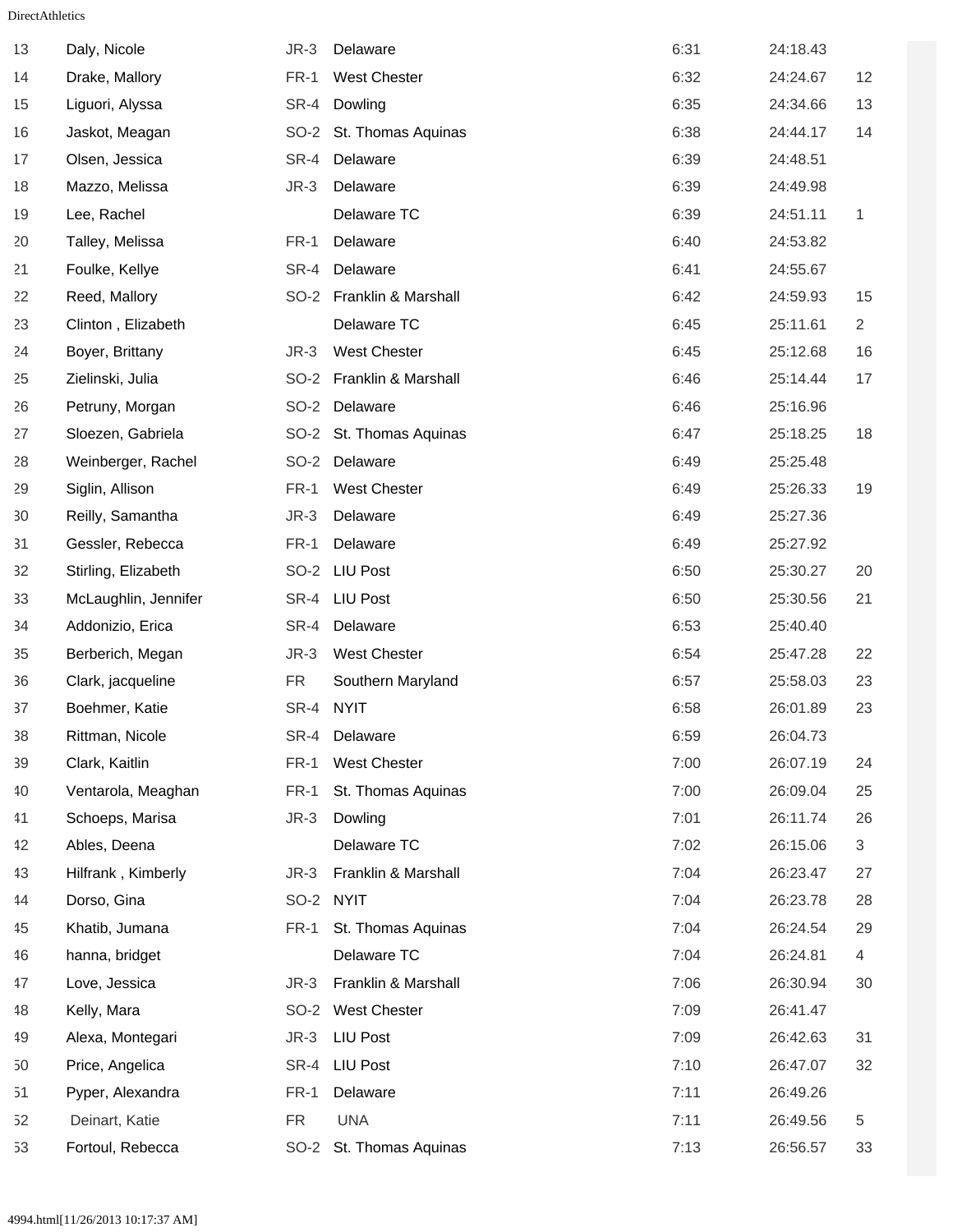| 54 | Henry, Meghan       | <b>JR</b> | <b>Towson University Track Club</b> | 7:13 | 26:57.21 | 5              |
|----|---------------------|-----------|-------------------------------------|------|----------|----------------|
| 55 | Shapiro, Lindsay    |           | Delaware TC                         | 7:15 | 27:03.72 | 6              |
| 56 | Borriello, Allison  | $JR-3$    | St. Thomas Aquinas                  | 7:18 | 27:14.11 | 34             |
| 57 | Price, Delainey     | SR-4      | <b>Holy Family</b>                  | 7:22 | 27:29.17 | 35             |
| 58 | Garvey, Katelyn     | $JR-3$    | St. Thomas Aquinas                  | 7:22 | 27:30.21 |                |
| 59 | foley, meaghan      |           | Delaware TC                         | 7:23 | 27:34.77 | $\overline{7}$ |
| 30 | Wahl, Kayla         | FR-1      | Dowling                             | 7:24 | 27:38.64 | 36             |
| 31 | anninos, jackie     |           | Delaware TC                         | 7:24 | 27:39.25 | 8              |
| 32 | Cheruka, Caitlin    | SO-2      | <b>West Chester</b>                 | 7:25 | 27:40.13 |                |
| 33 | Coning, Alicia      | SO-2      | <b>UNA</b>                          | 7:28 | 27:50.82 | 10             |
| 34 | Rozea, Brooke       | $FR-1$    | <b>LIU Post</b>                     | 7:28 | 27:52.62 | 37             |
| 35 | Lane, Katie         | SR-4      | Franklin & Marshall                 | 7:29 | 27:56.20 | 38             |
| 36 | Fiume, Melanie      |           | SO-2 NYIT                           | 7:32 | 28:07.30 | 39             |
| 37 | Brun, Vickie        | <b>JR</b> | <b>Towson University Track Club</b> | 7:33 | 28:11.41 | 9              |
| 38 | Weiss, Rachael      |           | SO-2 Franklin & Marshall            | 7:34 | 28:13.08 | 40             |
| 39 | Wiking, Jessica     | SO-2      | <b>LIU Post</b>                     | 7:34 | 28:16.38 | 41             |
| 70 | Cipollini, Christi  |           | Delaware TC                         | 7:35 | 28:17.51 |                |
| 71 | O'Grady, Kaitlin    | FR-1      | St. Thomas Aquinas                  | 7:35 | 28:17.79 |                |
| 72 | Rights, Hillary     | $JR-3$    | <b>West Chester</b>                 | 7:35 | 28:19.43 |                |
| 73 | Weintraub, Ashley   | $JR-3$    | St. Thomas Aquinas                  | 7:37 | 28:25.55 |                |
| 74 | Levine, Katie       | JR        | <b>Towson University Track Club</b> | 7:37 | 28:26.21 | 10             |
| 75 | Ngo, Victoria       |           | SO-2 Franklin & Marshall            | 7:38 | 28:28.27 | 42             |
| 76 | george, laura       |           | Delaware TC                         | 7:38 | 28:30.85 |                |
| 77 | McLaughlin, Sara    | SR-4      | <b>LIU Post</b>                     | 7:40 | 28:37.02 | 43             |
| 78 | Stander, Brielle    | FR-1      | Franklin & Marshall                 | 7:45 | 28:55.30 |                |
| 79 | pyle, alex          |           | Delaware TC                         | 7:47 | 29:04.32 |                |
| 30 | Tokar, Rachel       | <b>FR</b> | <b>Towson University Track Club</b> | 7:49 | 29:12.20 | 11             |
| 31 | langrehr, mae       |           | Delaware TC                         | 7:50 | 29:14.66 |                |
| 32 | D'Anneo, Jacquleine |           | Delaware TC                         | 7:56 | 29:37.55 |                |
| 33 | Cipolla, Alisa      | FR-1      | St. Thomas Aquinas                  | 7:58 | 29:42.51 |                |
| 34 | britton, timoni     | FR-1      | <b>Holy Family</b>                  | 7:58 | 29:44.23 | 44             |
| 35 | miller, Valery      | $JR-3$    | <b>Holy Family</b>                  | 7:58 | 29:44.53 | 45             |
| 36 | Nieberlein, Kara    | <b>FR</b> | <b>Towson University Track Club</b> | 8:04 | 30:04.95 | 12             |
| 37 | coleman, ces        | FR-1      | <b>Holy Family</b>                  | 8:09 | 30:27.07 | 46             |
| 38 | dolan, Catherine    |           | Delaware TC                         | 8:10 | 30:30.62 |                |
| 39 | Hohwald, Brittany   | SR-4      | Dowling                             | 8:13 | 30:38.54 | 47             |
| 90 | Basili, Nicole      |           | Delaware TC                         | 8:16 | 30:51.38 |                |
| 91 | Lawlor, Abby        | FR-1      | Franklin & Marshall                 | 8:19 | 31:02.61 |                |
| 92 | Muir, Caroline      |           | SO-2 Franklin & Marshall            | 8:20 | 31:06.19 |                |
| 33 | Santos, Sandra      |           | Delaware Technical and Communi      | 8:21 | 31:11.97 | 15             |
| 94 | Nersten, Patricia   | FR-1      | St. Thomas Aquinas                  | 8:24 | 31:19.87 |                |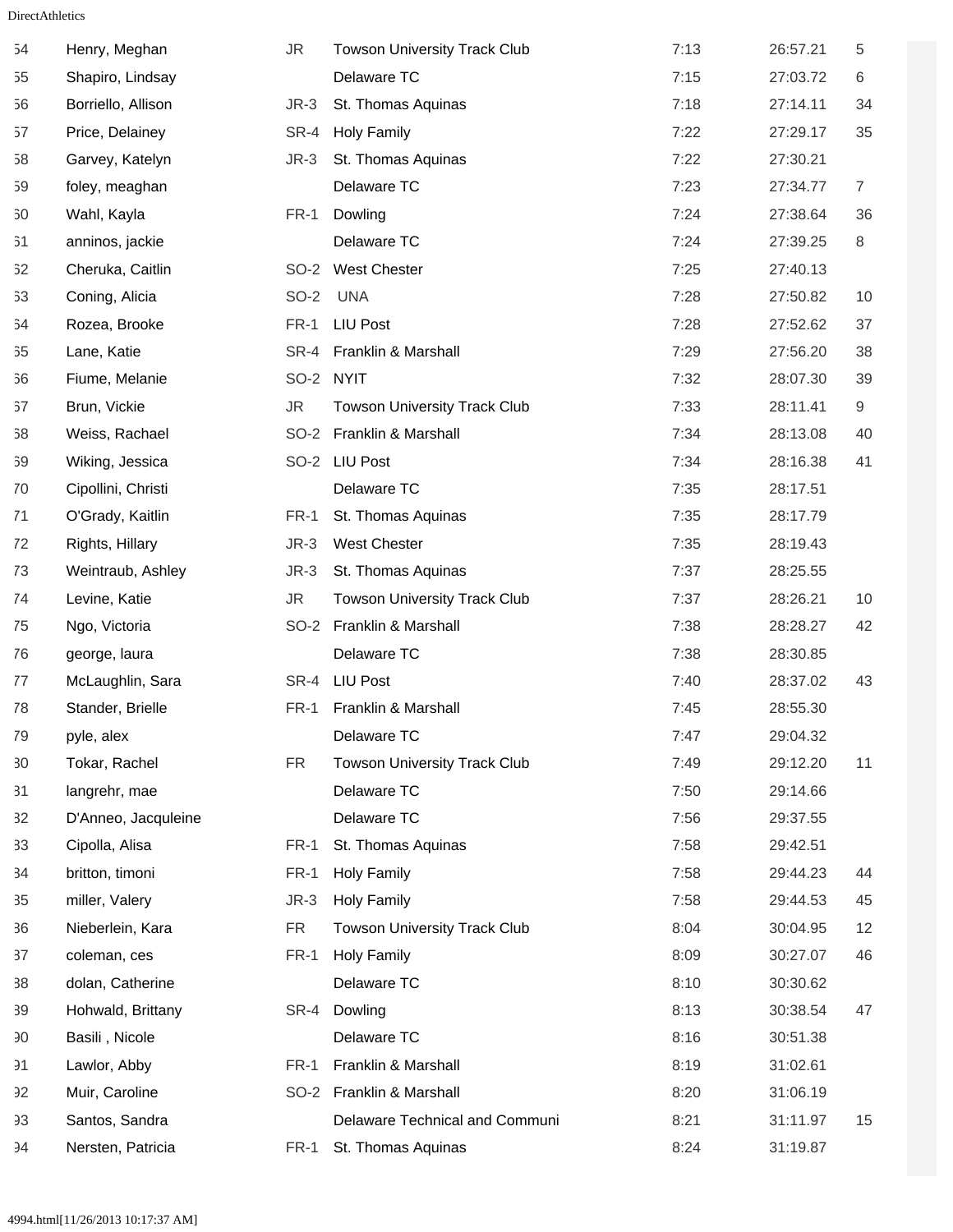| 95  | Reynolds, Peyton      | <b>FR</b>   | Southern Maryland                   | 8:25  | 31:24.69 | 49 |
|-----|-----------------------|-------------|-------------------------------------|-------|----------|----|
| 96  | Reynolds, Nora        |             | Delaware TC                         | 8:27  | 31:31.00 |    |
| 37  | Schmidt, Staci        |             | Delaware Technical and Communi      | 8:27  | 31:32.91 | 16 |
| 98  | Rangel, Jessica       |             | Delaware Technical and Communi      | 8:29  | 31:39.46 | 17 |
| 99  | Conrad, Kelsey        | <b>FR-1</b> | Franklin & Marshall                 | 8:30  | 31:42.29 |    |
| 100 | Fletcher, Emily       |             | Delaware TC                         | 8:34  | 31:56.72 |    |
| 101 | McLaughlin, Kerry     | <b>FR</b>   | <b>Towson University Track Club</b> | 8:51  | 33:01.51 | 13 |
| 102 | Nittinger, Madison    | SO          | <b>Towson University Track Club</b> | 8:55  | 33:17.34 | 14 |
| 103 | Campbell, Shekeila    | SR-4        | <b>NYIT</b>                         | 9:02  | 33:41.50 | 48 |
| 104 | Czajkowski, Christina | SO          | Delaware Tech CC                    | 9:10  | 34:14.58 | 17 |
| 105 | garcia, kadeesha      | FR-1        | <b>Holy Family</b>                  | 9:13  | 34:24.89 | 49 |
| 106 | Braxton, Dejah        | <b>FR</b>   | Southern Maryland                   | 9:14  | 34:26.98 | 52 |
| 107 | tidball, kianna       | FR-1        | <b>Holy Family</b>                  | 9:15  | 34:30.83 | 50 |
| 108 | Martin, Rebecca       | <b>FR</b>   | <b>Towson University Track Club</b> | 9:22  | 34:59.30 |    |
| 109 | pierre, achaia        | FR-1        | <b>Holy Family</b>                  | 9:25  | 35:07.12 | 51 |
| 110 | Ward, Kellyann        | SO          | Delaware Tech CC                    | 9:29  | 35:22.37 | 18 |
| 111 | jajaga, florina       | FR-1        | <b>Holy Family</b>                  | 9:34  | 35:41.30 |    |
| 112 | Bobbie, Mellissa      |             | Delaware Technical and Communi      | 9:38  | 35:55.63 | 18 |
| 113 | Riccio, Valerie       |             | George Mason University             | 9:38  | 35:56.39 | 55 |
| 114 | Neal, Kristen         | SO          | Delaware Tech CC                    | 9:51  | 36:47.44 | 19 |
| 115 | Ament, Brie           | $JR-3$      | Dowling                             | 9:53  | 36:53.97 | 52 |
| 116 | Aralar, April         |             | George Mason University             | 10:01 | 37:21.31 | 57 |
| 117 | Wright, Samantha      | FR.         | Southern Maryland                   | 10:51 | 40:31.00 | 58 |
| 118 | Haygood, Briana       |             | George Mason University             | 11:14 | 41:54.21 | 59 |
| 119 | Crawford, Megan       |             | Delaware Technical and Communi      | 11:18 | 42:09.22 | 19 |
| 120 | Bayouen, Jayne        |             | Delaware Technical and Communi      | 11:19 | 42:14.74 | 20 |

en's 8k Team Scores

lub

| Rank    | Team name                 | <b>Total Time</b> | Avg. Time |              | <b>Score</b>   | 1               | $\overline{2}$ | 3               | 4                | 5  | 67  |
|---------|---------------------------|-------------------|-----------|--------------|----------------|-----------------|----------------|-----------------|------------------|----|-----|
| 1       | Delaware TC               | 2:20:57           | 28:11     | 15           |                | 1               | 2              | 3               | 4                | 5  | 67  |
| 2       | George Mason University   | 2:52:12           | 34:26     | 61           |                | 8               | 9              | 12              | 15 <sub>15</sub> | 17 |     |
| 3       | Towson University Track C | 2:49:02           | 33:48     | 64           |                | 10              | 11             | 13              | 14               | 16 |     |
| blleges |                           |                   |           |              |                |                 |                |                 |                  |    |     |
| Rank    | <b>Team name</b>          | <b>Total Time</b> | Avg. Time | <b>Score</b> |                | $\mathbf{2}$    | 3              | 4               | 5                | 6  | -7  |
| 1       | <b>West Chester</b>       | 2:22:48           | 28:33     | 61           | 3              | 12 <sup>2</sup> | 14             | 15 <sub>1</sub> | 17               | 25 | -35 |
| 2       | Franklin & Marshall       | 2:23:08           | 28:37     | 62           | 4              | 8               | 10             | 19              | 21               | 22 | -29 |
| 3       | LIU Post                  | 2:24:07           | 28:49     | 75           | 5              | 9               | 11             | 24              | 26               |    |     |
| 4       | Dowling                   | 2:26:53           | 29:22     | 91           | 1              | 6               | 20             | 30              | 34               | 41 | 43  |
| 5       | St. Thomas Aquinas        | 2:26:25           | 29:17     | 96           | $\overline{2}$ | 13              | 23             | 27              | 31               | 32 | 36  |
| 6       | <b>NYIT</b>               | 2:27:47           | 29:33     | 102          | 7              | 16              | 18             | 28              | - 33             |    |     |
| 7       | <b>Holy Family</b>        | 2:56:57           | 35:23     | 196          | 37             | 38              | 39             | 40              | 42               |    |     |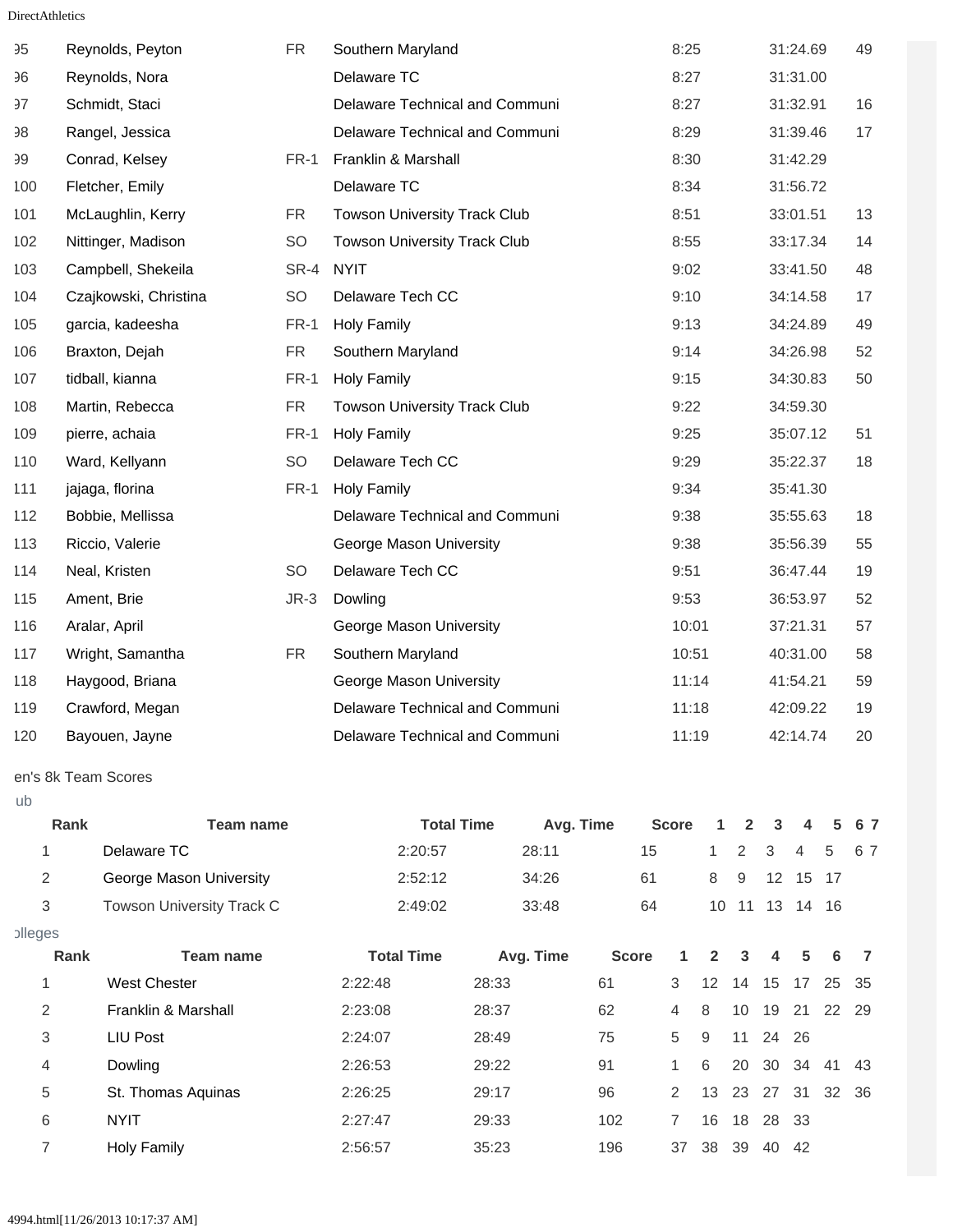| <b>Place</b>            | en's 8k Individual Results<br><b>Name</b> | Year        | <b>Team</b>             | Avg. Mile | <b>Time</b> | <b>Score</b>   |
|-------------------------|-------------------------------------------|-------------|-------------------------|-----------|-------------|----------------|
| 1                       | Warren, Chris                             | <b>SR</b>   | Delaware TC             | 5:20      | 26:32.46    | 1              |
| $\overline{2}$          | Litts, Scott                              | $JR-3$      | Dowling                 | 5:25      | 26:59.42    | 1              |
| 3                       | Galonski, Michael                         | SR-4        | St. Thomas Aquinas      | 5:29      | 27:19.77    | 2              |
| $\overline{\mathbf{1}}$ | Musselman, Zack                           | $JR-3$      | <b>West Chester</b>     | 5:32      | 27:30.83    | 3              |
| 5                       | Andrews, Bryan                            | $JR-3$      | Franklin & Marshall     | 5:35      | 27:47.23    | 4              |
| G.                      | Lasher, Joseph                            | $JR-3$      | <b>LIU Post</b>         | 5:36      | 27:51.57    | 5              |
| 7                       | Gillispie, Greg                           |             | Delaware TC             | 5:38      | 28:03.64    | 2              |
| 3                       | Mcelhatton, Terrence                      | $JR-3$      | Dowling                 | 5:40      | 28:13.19    | 6              |
| Э                       | Ruppel, Tom                               | $FR-1$      | <b>NYIT</b>             | 5:42      | 28:21.36    | 7              |
| 10                      | Gorecki, Robert                           | <b>SR</b>   | Delaware TC             | 5:42      | 28:21.86    | 3              |
| 11                      | Hamilton, James                           | SO-2        | Franklin & Marshall     | 5:42      | 28:22.20    | 8              |
| 12                      | O'Keefe, Matthew                          | SR-4        | <b>LIU Post</b>         | 5:42      | 28:24.13    | 9              |
| 13                      | Olenginski, Greg                          | $JR-3$      | Franklin & Marshall     | 5:42      | 28:24.83    | 10             |
| 14                      | Arnone, Steven                            | SO-2        | <b>LIU Post</b>         | 5:43      | 28:25.98    | 11             |
| 15                      | Vadas, James                              | SO-2        | <b>West Chester</b>     | 5:44      | 28:32.52    | 12             |
| 16                      | Chegwidden, Joseph                        | $JR-3$      | St. Thomas Aquinas      | 5:46      | 28:42.20    | 13             |
| 17                      | Dombrowiecki, Andrew                      | <b>FR-1</b> | <b>West Chester</b>     | 5:46      | 28:44.07    | 14             |
| 18                      | Heath, Geoff                              |             | Delaware TC             | 5:47      | 28:50.04    | 4              |
| 19                      | Bucci, Chris                              | $JR-3$      | <b>West Chester</b>     | 5:49      | 28:57.25    | 15             |
| 20                      | Hamlin, Teddy                             | $FR-1$      | <b>NYIT</b>             | 5:49      | 28:58.23    | 16             |
| 21                      | Siegel, Jake                              | $SO-2$      | <b>West Chester</b>     | 5:50      | 29:04.12    | 17             |
| 22                      | Kahler, Vincent                           |             | Delaware TC             | 5:51      | 29:09.42    | 5              |
| 23                      | Mack, Tyler                               | <b>FR-1</b> | <b>NYIT</b>             | 5:52      | 29:11.68    | 18             |
| 24                      | Whalen, Michael                           | <b>FR-1</b> | Franklin & Marshall     | 5:53      | 29:15.92    | 19             |
| 25                      | Kelley, Robert                            | <b>FR-1</b> | Dowling                 | 5:53      | 29:16.54    | 20             |
| 26                      | Olenginski, Luk                           | $JR-3$      | Franklin & Marshall     | 5:53      | 29:18.16    | 21             |
| 27                      | Paganelli, J.T.                           | $FR-1$      | Franklin & Marshall     | 5:54      | 29:21.76    | 22             |
| 28                      | Buell, Matthew                            | SR-4        | St. Thomas Aquinas      | 5:54      | 29:23.43    | 23             |
| 29                      | McGarvey, Tyler                           | FR-1        | <b>LIU Post</b>         | 5:55      | 29:28.20    | 24             |
| 30                      | Elliot, Brian                             |             | Delaware TC             | 5:59      | 29:47.60    | 6              |
| 31                      | Angelina, Nick                            | FR-1        | <b>West Chester</b>     | 6:01      | 29:57.32    | 25             |
| 32                      | Speicher, Thomas                          | SR-4        | <b>LIU Post</b>         | 6:01      | 29:57.85    | 26             |
| 33                      | Gasser, Ryan                              | FR-1        | St. Thomas Aquinas      | 6:02      | 30:00.68    | 27             |
| 34                      | Mavros, Nicholas                          | SO-2        | <b>NYIT</b>             | 6:03      | 30:05.28    | 28             |
| 35                      | Young, Jimmy                              |             | Delaware TC             | 6:03      | 30:07.28    | $\overline{7}$ |
| 36                      | Santangelo, Thomas                        | <b>SR</b>   | Delaware TC             | 6:05      | 30:14.93    |                |
| 37                      | Miceli, Brien                             | <b>FR-1</b> | Franklin & Marshall     | 6:07      | 30:25.16    | 29             |
| 38                      | LeNoir, collin                            |             | Delaware TC             | 6:11      | 30:45.50    |                |
| 39                      | O'Donnell, James                          |             | George Mason University | 6:12      | 30:49.83    | 8              |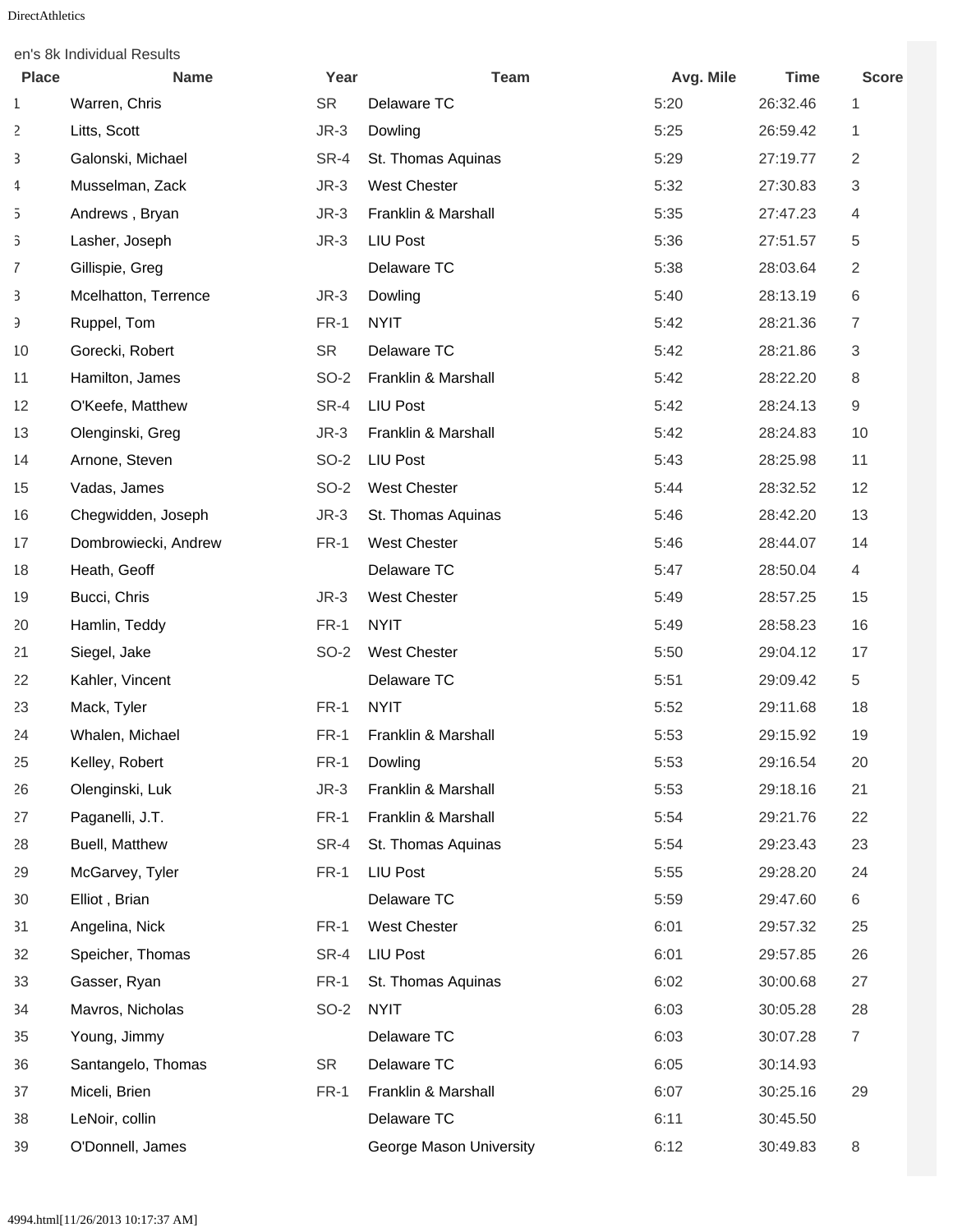| 40              | Mullen, Robert         | $JR-3$      | Dowling                          | 6:13 | 30:58.33 | 30 |
|-----------------|------------------------|-------------|----------------------------------|------|----------|----|
| 41              | McNiff, Stephen        | <b>FR-1</b> | St. Thomas Aquinas               | 6:14 | 30:59.72 | 31 |
| 42              | Shimer, Jordan         |             | George Mason University          | 6:14 | 31:00.28 | 9  |
| 43              | Kraus, Michael         | SR-4        | St. Thomas Aquinas               | 6:14 | 31:04.04 | 32 |
| 44              | Rucinski, James        | SR-4        | Franklin & Marshall              | 6:15 | 31:07.41 |    |
| 45              | Barton, Christian      | $JR-3$      | <b>NYIT</b>                      | 6:16 | 31:10.98 | 33 |
| 46              | Radecki, Robert        | SR-4        | Dowling                          | 6:19 | 31:25.53 | 34 |
| 47              | Farence, Adam          | $SO-2$      | <b>West Chester</b>              | 6:21 | 31:34.78 | 35 |
| 48              | Jennings, Dylan        | SR-4        | Franklin & Marshall              | 6:24 | 31:51.19 |    |
| 49              | Wyant, Mike            | <b>JR</b>   | Towson University Track C        | 6:25 | 31:54.57 | 10 |
| 50              | Castellanos, Alexander | $SO-2$      | St. Thomas Aquinas               | 6:26 | 32:00.59 | 36 |
| 51              | Johnson, Philip        | $JR-3$      | Franklin & Marshall              | 6:27 | 32:05.38 |    |
| 52              | Picado Fallas, Ignacio | <b>FR-1</b> | Franklin & Marshall              | 6:28 | 32:13.89 |    |
| 53              | Dever, Samuel          |             | Delaware TC                      | 6:31 | 32:25.40 |    |
| 54              | Laszlo, Jonathan       | SR-4        | St. Thomas Aquinas               | 6:32 | 32:29.87 |    |
| 55              | Provan, Conrad         | <b>FR</b>   | Towson University Track C        | 6:33 | 32:34.37 | 11 |
| 56              | ayiebo, ayibode        | <b>FR-1</b> | <b>Holy Family</b>               | 6:38 | 33:00.66 | 37 |
| 57              | sieck, richard         | <b>FR-1</b> | <b>Holy Family</b>               | 6:39 | 33:03.92 | 38 |
| 58              | Villari, Andrew        |             | Delaware TC                      | 6:46 | 33:41.02 |    |
| 59              | McDaid, Jim            | <b>FR-1</b> | <b>West Chester</b>              | 6:48 | 33:52.80 |    |
| 30              | Roth, Kevin            | $JR-3$      | St. Thomas Aquinas               | 6:49 | 33:53.75 |    |
| $\overline{31}$ | Caplinger, Joey        |             | George Mason University          | 6:52 | 34:10.77 | 12 |
| 32              | Twigg-Wirtz, Spenser   | <b>SO</b>   | Towson University Track C        | 6:54 | 34:19.03 | 13 |
| 33              | Hawbaker, Codi         | <b>SR</b>   | <b>Towson University Track C</b> | 6:58 | 34:43.03 | 14 |
| 34              | Carrasco, Leo          | <b>SO</b>   | Delaware Tech CC                 | 6:59 | 34:46.16 |    |
| 35              | merriwether, ricky     | <b>FR-1</b> | <b>Holy Family</b>               | 6:59 | 34:46.48 | 39 |
| 36              | Moore, Arie            |             | <b>UNA</b>                       | 7:00 | 34:49.64 |    |
| 37              | Burchett, Cody         |             | George Mason University          | 7:01 | 34:55.63 | 15 |
| 38              | Simone, Louis          | $SO-2$      | <b>Holy Family</b>               | 7:01 | 34:57.38 | 40 |
| 39              | Smerigan, Nick         | <b>FR</b>   | Delaware Tech CC                 | 7:07 | 35:23.53 |    |
| 70              | Boddicker, Andrew      |             | Delaware TC                      | 7:07 | 35:25.99 |    |
| 71              | Tan, Al                | <b>FR</b>   | Towson University Track C        | 7:08 | 35:31.83 | 16 |
| 72              | Generali, Leo          | $JR-3$      | Franklin & Marshall              | 7:11 | 35:47.73 |    |
| 73              | Sinkoff, Phillip       | SR-4        | Dowling                          | 7:24 | 36:48.74 | 41 |
| 74              | Fromm, Andrew          |             | Delaware TC                      | 7:29 | 37:15.86 |    |
| 75              | jordan, juwan          | <b>FR-1</b> | <b>Holy Family</b>               | 8:16 | 41:09.52 | 42 |
| 76              | Haun, Jason            |             | George Mason University          | 8:17 | 41:15.54 | 17 |
| 77              | Gaylor, Thomas         | SR-4        | Dowling                          | 9:02 | 44:56.95 | 43 |
|                 |                        |             |                                  |      |          |    |